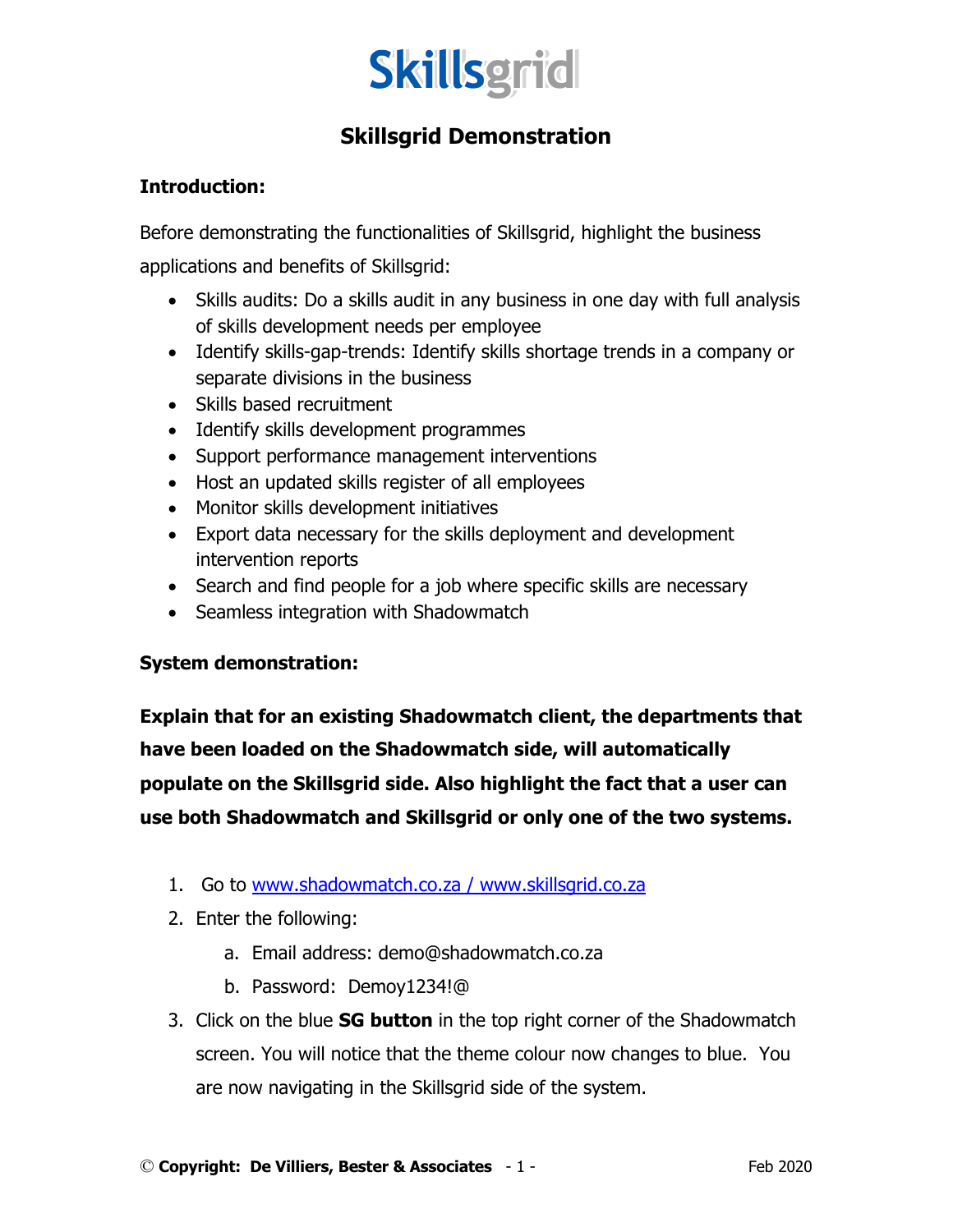- 4. Explain that the following departments have been created:
	- a. Admin
	- b. Business Development
	- c. Customer Support
	- d. Customer Support Supervisors
	- e. Finance
	- f. Information Communication Technology
	- g. Sales
- 5. Click on Sales
- 6. Click on "**Skillsgrid Benchmark**" in the left navigation panel. Explain that this is the skills-map of the top performers in Sales. This map will be different compared to the skills-map of the top performers in other departments.
	- a. Explain that the 25 skills have been categorized into 5 groups.
	- b. Explain both legends: The intensity of the skills as well as the priority of the skills.
- 7. Click on **"Applicants":** Click on Nolene Newton (page 2). Explain that Nolene is a 10/10 match to the Sales benchmark.
- 8. Scroll down on Nolene's results' page and explain that the rating on all the sub-skills will populate below the graph.
- 9. Go back to the list of **"Applicants"**. Click on the results of Carl Woolsley (page 2). He is a 7/10 match to the Sales department. Click on his result to show the match.
- 10.Click on the **"SG multimatch"** action in the left navigation panel to find an alternative skills match for Carl. You will notice that the best match for Carl is in the Customer Support department. He is a 10/10 match to this department.
- 11.Click on the first row match to the Customer Support department to show the match.
- 12.Explain that Skillsgrid can be used to do a skills audit on an entire company. Once everyone in the company has completed the Skillsgrid worksheet, the data can be exported in an Excel spreadsheet. This